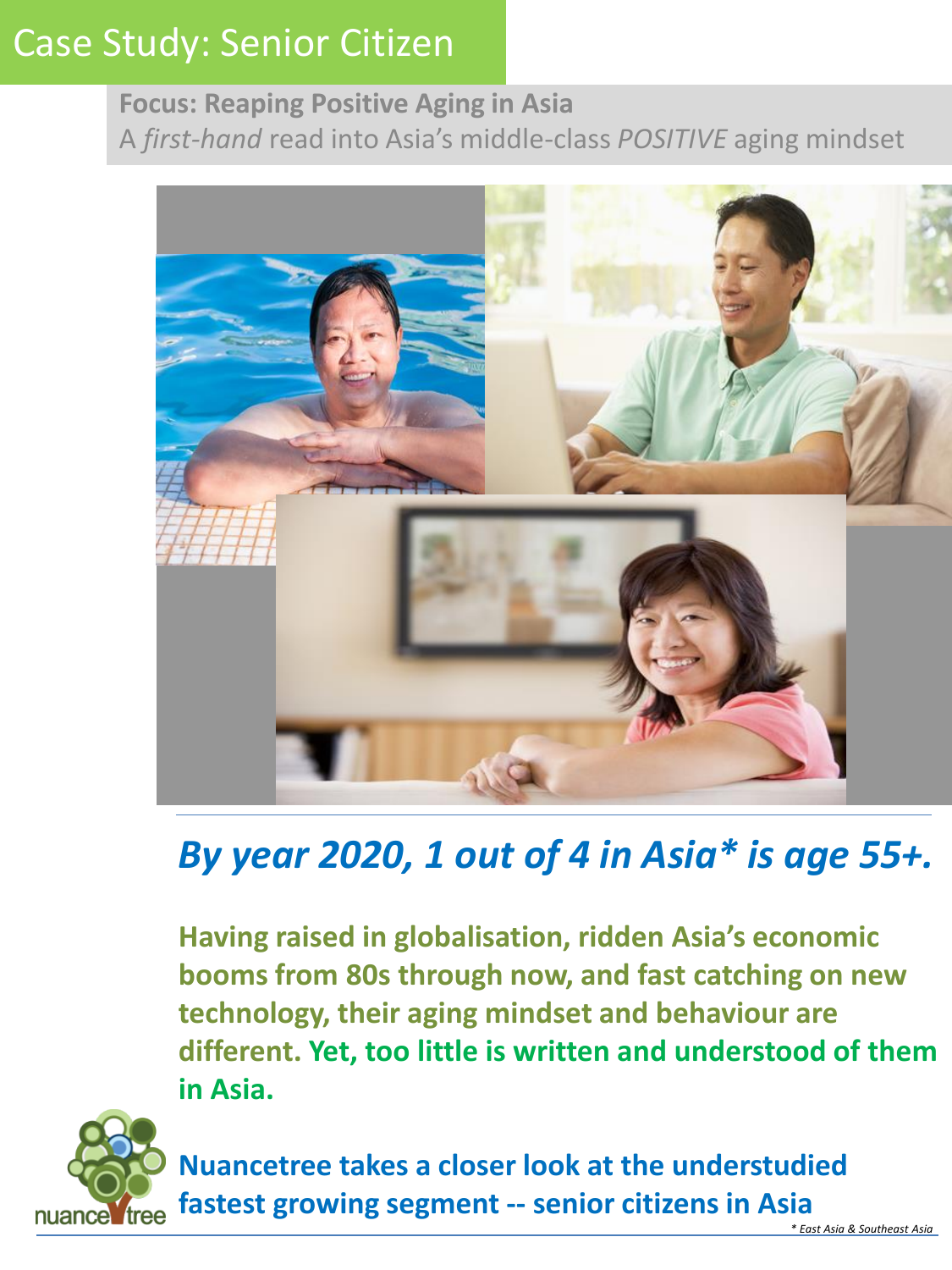**Focus: Reaping Positive Aging in Asia** A *first-hand* read into Asia's middle-class *POSITIVE* aging mindset

# **We speak to middle-class early agers (45-55) first**



*Audrey Chia Director*



*Lawrence Lam Associate director*

## **Shifted demographics and paradigms point towards new expressions of aging**

A change in their definition of retirement will take place.

China alone experienced an increase of life span of up to 75 y.o, up by over 10% just within the past two decades. Developed cities of Asia like Hong Kong, Taiwan and Singapore brace for expectancy to reach a ripe 80 y.o. Concurrently, their fertility rate drops up to 37% in the past 10 years. Even for China, it has slowed by 15% within the same period. With medical advancement and improvement in life quality, rising life expectancy and falling fertility, the early agers just have to think ahead and actively explore meaningful ways to plan their retirement beginning now.

**The segments of married without kids and single retirees (well educated women esp.) have also substantially increased, who are likely to plan their retirement around "ME" than "we".** Just only 30 years ago, just 2% of women were single but now, up to 20% of total female 35 to 39 years old are unmarried in Taiwan, Singapore and Hong Kong. A reprioritization in hearing these nondependency segments is needed as they are also part of the influence sphere in how to lead a retirement life more successfully in Asia



The youngest of this segment (45-55) will reach retirement age or senior citizenship by 2025. And by then, within China alone, at least half of its urban population is estimated to be middle class consumers. They are typically educated, working and with spending power. These group of consumers are also active and open in trying new products and willing to share their experience and opinion. And they will soon face a new phase of their life: Retirement and senior citizenship. **Their needs, emotions, and behaviour will change, and we as marketers need to anticipate their change to stay in sync with them. BECAUSE knowing them today can better anticipate what the next generation of retirees seek**

We need to foresee their changes and mindset shifts in order to better understand the future aging market in Asia

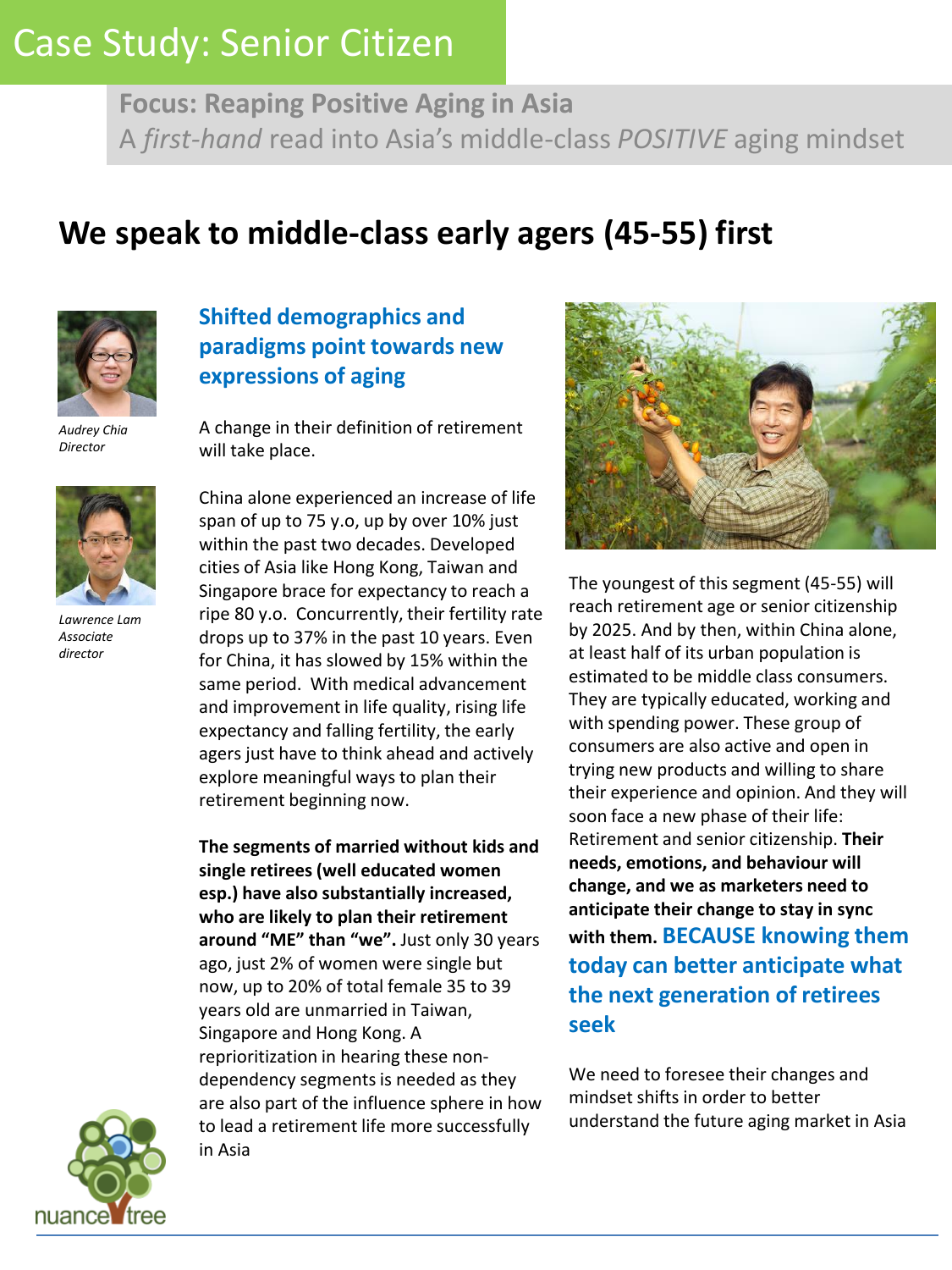**Focus: Reaping Positive Aging in Asia** A *first-hand* read into Asia's middle-class *POSITIVE* aging mindset

## **OBSERVATIONS**

## **THE "WHEN" FUZZES**

Continual in WORK regarded a good form of staying active and connected; extended working life means putting actual retirement mindset "on hold". As lifespan increases, agers are inherently conscious of the importance of physical activeness, and would like to continue an active lifestyle even into retirement.

## *In Asia "working" is seen a constructive and well-regarded form staying active*

"Work" can be referring to small part-time light duties (such as weekend librarian helper) to fulltime full-salaried employment even at high age of 70+. Among these highly educated enterprises or career-minded middle-ager group, continuity in sharing knowledge and expertise through consulting and advisory role is aspired of. For some, it can also mean actively engaging in "work activities different the past" (some refer to it as "a second career", which is less about earning a living but more about doing what they really enjoyed)

It's not uncommon to hear the expression *"I would like to continue working till I physically can't"* in developed Singapore, Hong Kong and Taiwan. The merits of working is to keep mentally physically and socially active, enabling them to have a better propensity to stay "IN" and stretched feeling "VALUED".

Male agers spoke about "projects" that involve start-up (business) ventures of interest, whereas female agers want "a lighter minded way" to work. **Reward? To most, less about the monies, more so about the mind and body on demonstrating capability & continuous self-development, or even realize new potentials.** 

#### **Nuances:**

*Male early agers spoke more about devotions into a "project like" achievement if reach retirement. The accumulation of wealth, wisdom and connection makes some male cohorts think it is "now could be better than ever". Inclined to either devote themselves to a project like starting a new business (almost like their "last" opportunity to strive for a rewarding peak), writing a book about a specialized skill set possessed, or embarking a venture that speaks strongly of their personal value system. Some want to revisit their old passion (such as re-picking calligraphy since school days, or resume collection of miniature model cars, gardening and horticulture in modern-age rooftop, etc) where he can "retreat" to what's truly liked by him in core* 



Thomas Wee, 73, never set out to be a hero. For most of his life, all Mr Wee cared about was making money, and having a good time. The retired father of two merely wanted to do some help when his maid who had asked him to send some old clothes to the poor in her village in 2008. Two years later, curious to see who he was helping, he went to Philippines Lalakhan and was appalled by the living conditions of the villagers there. Downgrading his Mercedes to a van, selling off some gold possessions, he runs a soup kitchen which feeds the poor and needy there, built Willing Hearts Orphanage, which provides shelter and education for orphans, abandoned children and those living on the streets in the province.

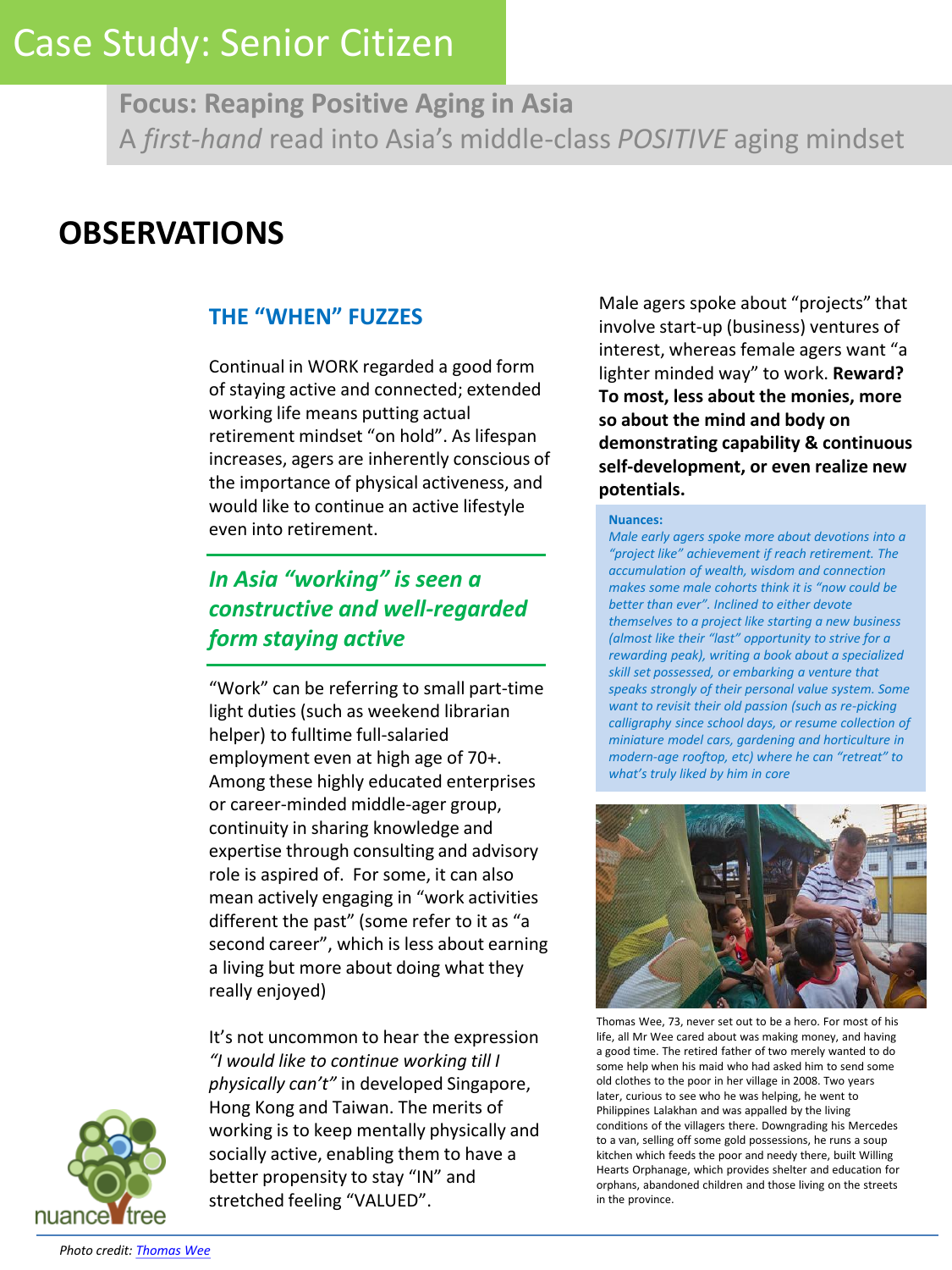**Focus: Reaping Positive Aging in Asia** A *first-hand* read into Asia's middle-class *POSITIVE* aging mindset

## **OBSERVATIONS**

## **THE ROAD BACK TO "ME"**

Early agers think in the upcoming decade they are finally approaching a "golden stage" when they can put some attention back to themselves: children have graduated or have started generating income, establish new family, etc. While caring does not stop, duty and obligations towards them has certainly lightened.

**It was not so long ago in Asia that as people get older they will naturally become full time grandparents taking care of their grandkids, retreat and recline, enjoy "Tian Lun Zhi Le** 天伦之乐**" (celestial joy of family). This may no longer be the case for middle-class early agers in Asia.** 

Even in China now, the traditional roles images of "grans" stashing away retirement pleasures for extended family obligations are increasingly NOT aspired of. Increasingly they are more willing to reduce from fulltime nursing commitment to more of a "helper" role when called for. By now, having committed and (overly) strived their best years in financial and caregiving: *"I have largely fulfilled my duties by the time he/ she set up his/ her own family"; "I can finally put attention back to my own life"; "I may just pick up myself and go somewhere I like without planning"* 



While the joy of "three generation one hall" remained the golden value tablet that is mindfully worshipped across Asian Chinese, agers in the next decades may

have a greater proclivity to shift the paradigms of care back to "self".

### **Then what's regarded the more meaning and fruitful way to live through retirement in their mind?**

#### **Facts:**

*More than half of China respondents (52%) expect to engage some form of personal enrichment courses like painting, music, etc after retirement, highest across Asia Pacific nations.* 

*A whopping 70% average across Further China (China, HK, TW) retirees wants to engage in overseas travelling.* 

*Except for Japan, most Asian retirees are willing to engage in volunteer/ charity related work, with Singapore having the highest propensity (66%).* 

In any case, the importance of having an active social circle through retirement cannot be further emphasized as retirees move away from family-mainly devotion putting the focus back on themselves.

## **More and more agers may be drawn to imageries of hyped social gratification in chorus of physical and mind activeness**

Instead of impressing through "cordial family portrait", the merriment of close group fun such as touring to remote travel spots, delights of hikes and treks, even horse riding with a group of friends of close age can get enthralling. **Women spoke especially of using a span of interest with others to "keep themselves happy and learning" .**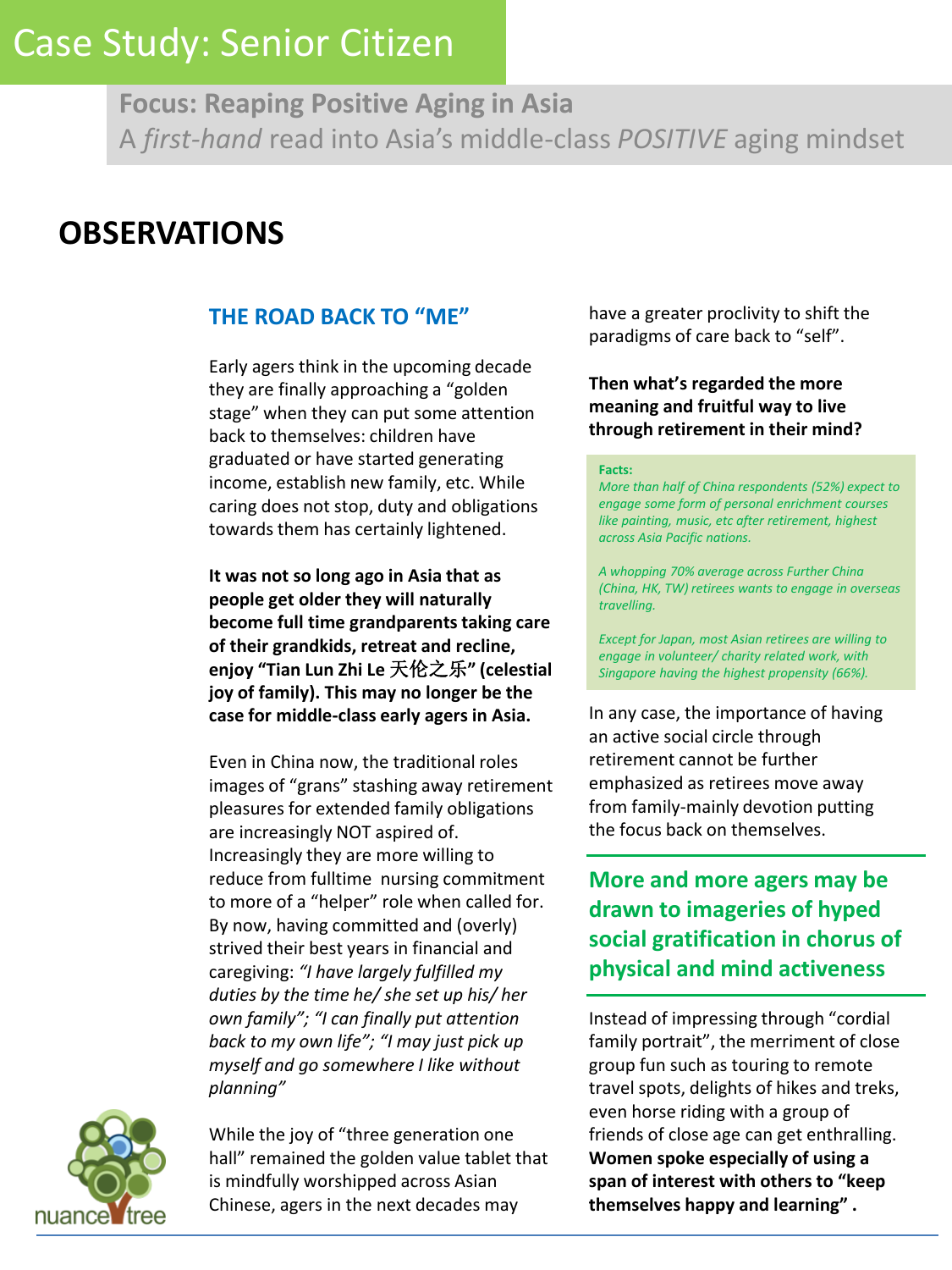**Focus: Reaping Positive Aging in Asia** A *first-hand* read into Asia's middle-class *POSITIVE* aging mindset

## **OBSERVATIONS**



WINGS, a non-profit organization located in both Hong Kong and<br>Singanore dedicates to beln women 404 who decided they have a **networking activities than previous** Singapore dedicates to help women 40+ who decided they have a lot more that they want to do, see and achieve. Dance teacher Yu Shuhuai, 55, teaches elderly ballet classes to help some realize their "childhood dream"

#### **Nuances:**

*Women want to keep themselves busy with numerous and in a span of hobbies and activities. They could be learning a new language, picking up cooking, or taking photography lessons. They try to stay sociable instead of staying at home all day. They fear falling behind and losing touch of the world, so they stay connected and engaged through staying sociable and becoming busy fun seekers.* 

*While some men spoke about "accomplishing a project", several women speak about a fulfilment of "dream" that they didn't have a chance or ability to do when they were younger, or due to resource constraints or family commitment, such as learning pop music piano, or even ballet. The former's toning on achievement and goaloriented, the latter is about immersing in the process and joy from it.* 



# nuance tree

A passionate middle-senior age cyclist group from Ningbo

#### **RETIREMENT IN E-STYLE**

Many middle class early agers are not newbies to tablets and smartphones, with penetration expected to continue rising. Like their younger cohorts they are used to the benefits of staying connected, information collection, financial activities, etc. **It is anticipated agers in the next decade can be more highly engaged in online and social** 

#### **Facts:**

Weibo was among the top digital activities in key cities of China among consumers age 15 to 44. Total Weibo penetration is at 24% in Tier 1 cities like Hong Kong, Shanghai and Beijing, rivalling the reach of magazines (32%) and surpassed both radio (20%) and movies (11%). Among them 54% would buy a brand because a friend 'likes' or follows it on a social network.

Currently 1 out of 5 smartphone users in China are age 45+; 1 out of 3 are of middle household income (RMB 100,000 and above)

Early agers also believe that, just like other segments, they have a high inclination to use online resources in planning for a meaningful and quality retirement, specifically for free and easy travel that caters to their physical traveling constraints (rather than just boarding a luxury cruise). Others may use social media to share a specialized hobby knowhow (eg: bird-watching spots and gadgets) and build a rapport/ social group in e-manner. Or it can just be as simple down to a competing game of Wii and Xbox within online circle of friends to pass time pleasurably.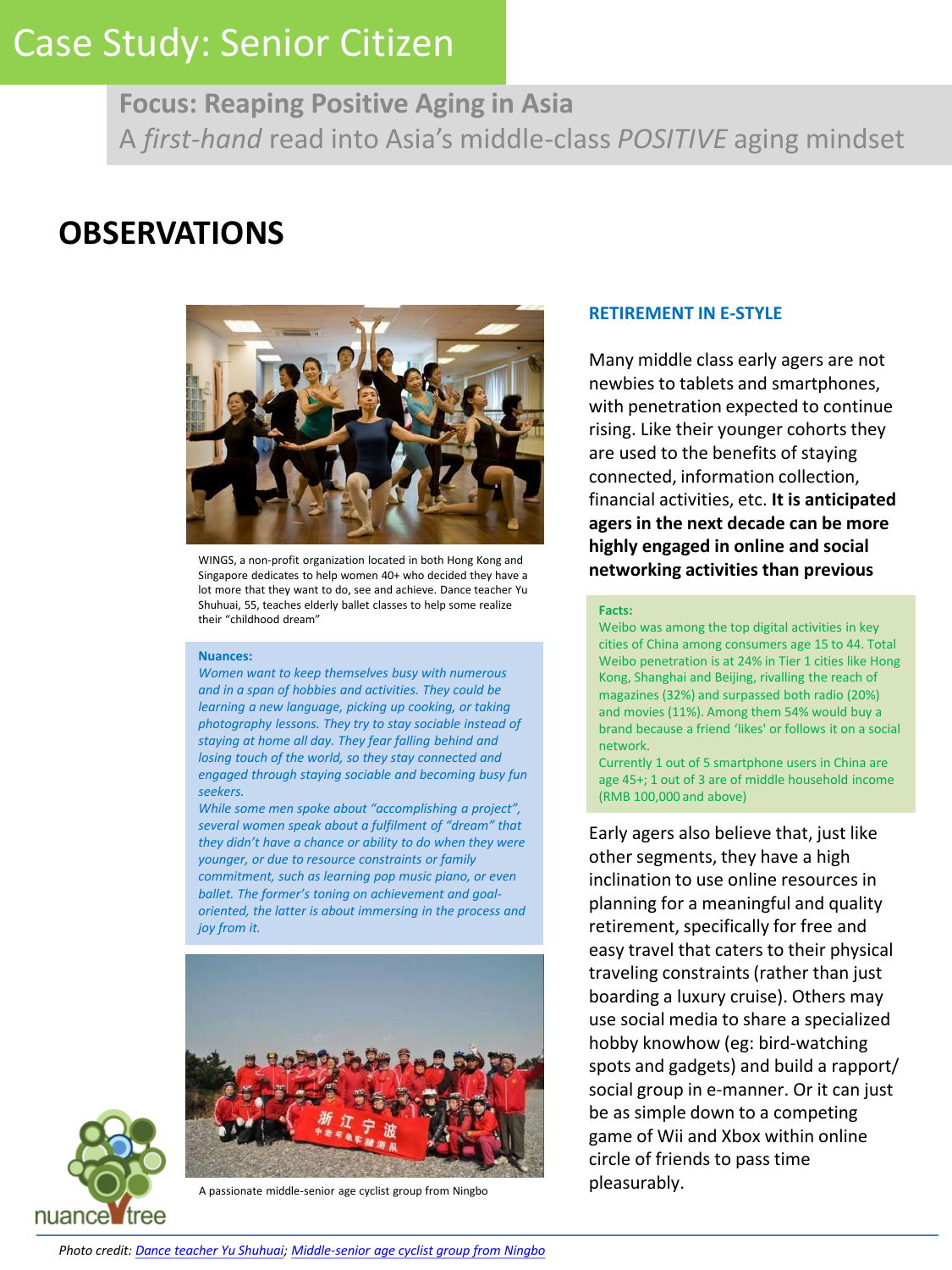**Focus: Reaping Positive Aging in Asia** A *first-hand* read into Asia's middle-class *POSITIVE* aging mindset

## **OBSERVATIONS**

Social media marketing should not be apathetic to this segment on enhancing their life quality and making social interaction online. Weibo, Wechat, Facebook, etc can grow essentially within these early agers world, using them as breathing tools to share their positive living with time constraints lifted in retirement.

Already, some leading telco in Asia have anticipated the trend and rapidly moving into development of apps just for seniors.



Project Silverline is initiated by a leading telco in Asia. It specially develop senior-friendly apps to enhance the social, emotional and physical needs of rapidly growing elderly population. These apps enable senior users to feel inspired, connect with their care givers and loved ones, take care of their health and discover new experiences every day.



## **KEEPING THE EDGES SHARP**

The middle-class early agers are more educated, sociable and successful than their parents. They want to retain their confidence even as they grow older and sustain influencer status over their extended social circle.

They want to be still SEEN and regarded as "able", and hardly discounted by the age factor.

Agers are highly conscious and refuting of helpless and dependent stereotypes. But neither is incredulity (such as marathoners in their 70s) a soughtafter testimony of self-worth. Incessant accretion of self-worth is believed to be realized through daily subsistence.

## **HOW? – through showing the ability to make steady contributions to people/ surrounds and being "VALUED" by so**

From humbling ability to choose the freshest fish for family and running errands to sharing of experiences and wisdom whenever called for; from adhoc charity volunteering to steadfast development at social organisation they believe in. **True role models are those who just "keep it going" as if age is not a real factor**



Cherie Chung 钟楚红 and her active personal involvement as an ambassador for Green Conservancy of HK earns respect as an aging role model among women in Asia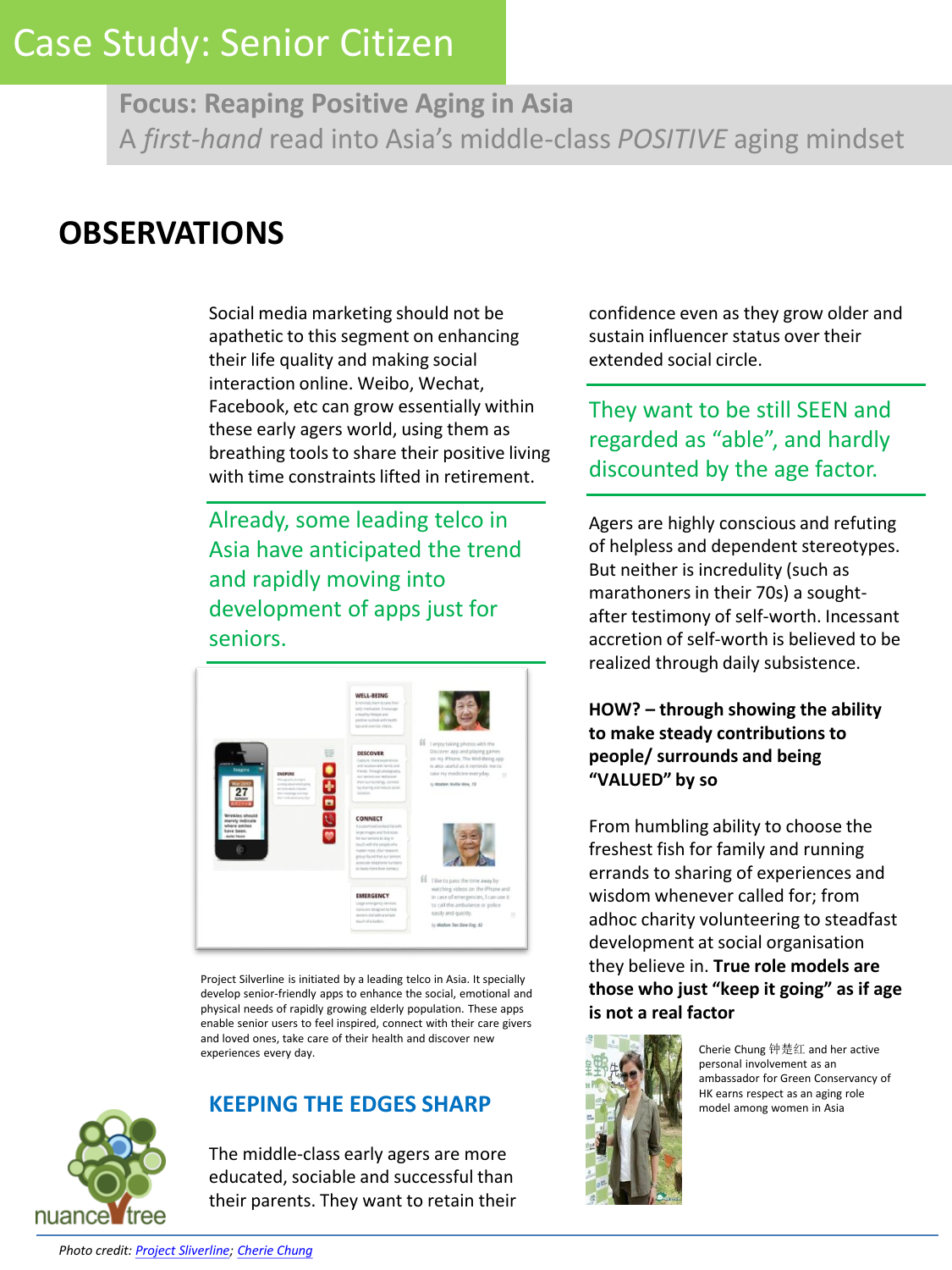**Focus: Reaping Positive Aging in Asia** A *first-hand* read into Asia's middle-class *POSITIVE* aging mindset

# **OBSERVATIONS**

#### **Nuances:**

*It always come to a point agers want to avoid emotions and association of gaining "needy-ness". While that day will ultimately arrive with physical dwindles, positive stints of credible alertness demonstrated of can be aspiration and motivating to self and others. Apart from physical activeness, portrayal of agers awesome but credible sharpness and wits minimally discounted through aging can be engaging (sassily crossreferencing that of infant formula milk magic moments of baby's "surprising cleverness").* 

*Or, retailers may subsequently not be luring seniors through plain lucky draws, but rather via acquisitive quiz prizes mapping healthy aging lifestyle* 

*It is useful to recognize that agers want to, and wish to be seen, as one who is willing and able to pick up new things. They too can be "excited" by new ways of using products and services.* 

## **HIT IT OFF WITH POSITIVE NOTES**

Early agers are not short of both good and bad role models of senior citizens around them, shaping their expectation of aging. From reluctant sedentary seen in some of their own parents vs zippy peers that keep spirit and heads high with age; even remote stories of so-&-so's old plight can affect one's prep work and mindset for retirement. **China middle class early agers for instance, drew exceptional prudence not to be entrapped in financial complacency "like that one batch earlier" (wealth boomers in the 80s who could not foresee the soar of living cost that shortchanged their retirement reserve atrociously).** This swells their engrossment well ahead to ensure sound financial cushioning upon retirement



Senior can be making a conscious point to wrap themselves in company of positive

influencers, which may come in the form of keeping a social connection with younger forces through work and community to know and feel "IN" and upbeat. Or simply choosing to hang out more with agers who share upbeat retirement mindsets like themselves.

It also signals agers are more receptive to "YES you can" attitude and relate better to upbeat icons & imageries

As they age on they need markers and messages in life to continue assure (& accompany) them, yes, you are on the right track so "keep on doing this". **It is thus important to identify the behaviour and imageries of aspired social leaders in aging segments who can make a strong connection with seniors through positive influences** 



Eg: Ah Geisee, "阿基师", the most popular cooking instructor on TV in Taiwan, has a positive and upbeat personality image appealing to middle age and senior citizens. He is a popular endorser to household brands, including Quaker